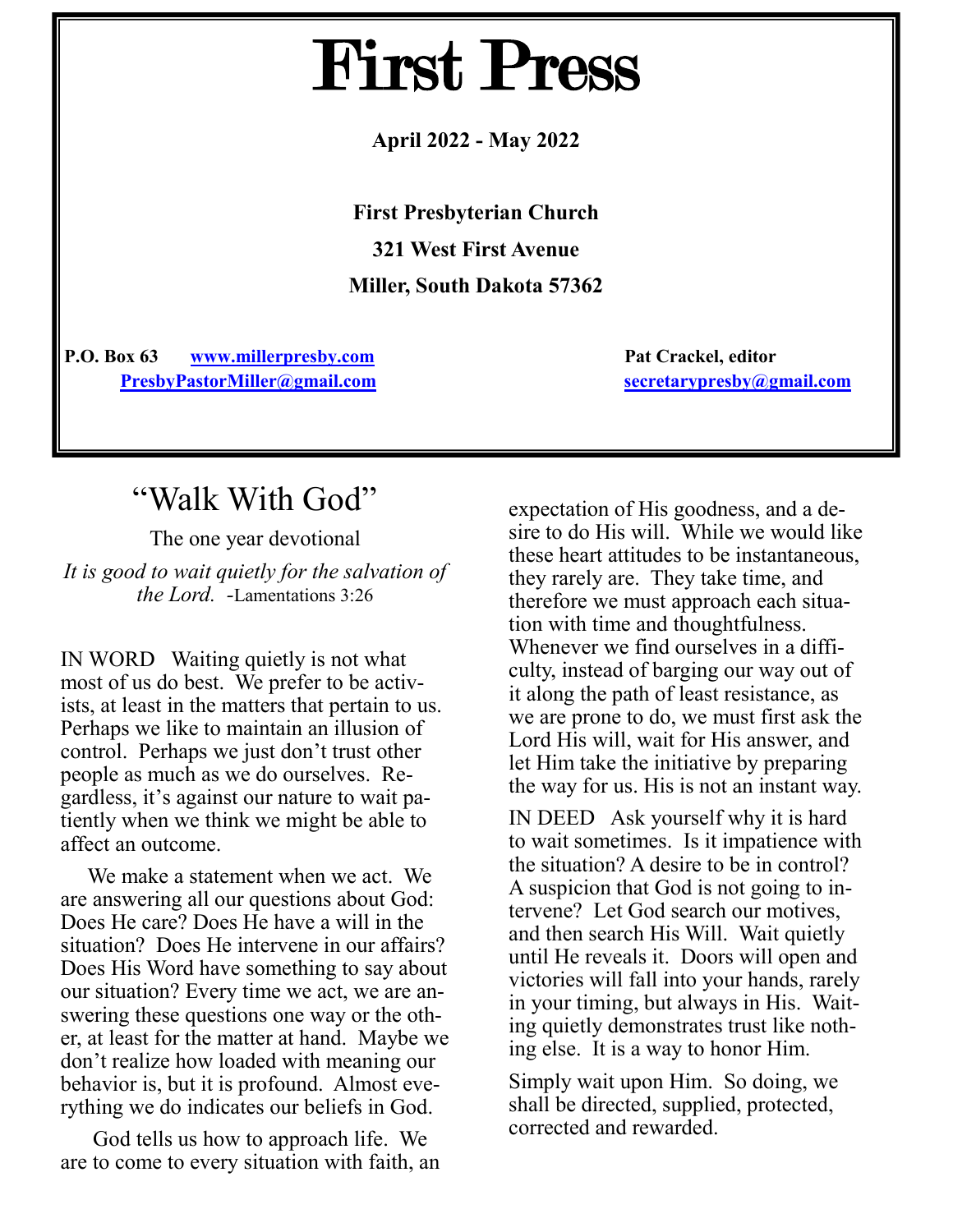#### **SESSION REPORT**

Session held its regular meetings on February 9, 2022 and March 9, 2022 in the Campbell Library

> **Communion**  February 6<sup>th</sup> served 55

Our new sign for on the corner is complete, ready and waiting to be installed. Plans are in the works and hopefully, weather permit-

ting, we can have it up and running soon.

In case some have not heard the news, Sunday, March  $20<sup>th</sup>$  was Pastor Janice's last full regular Sunday service. She will continue to share her musical talents and has generously volunteered to occasionally fill the pulpit "in a pinch". We have been very fortunate to have Janice since Brian has left and want to thank her from the bottom of our heart for everything she has been able to do to keep us going.

**NOTE—During the interim search for our new pastor we will have guest pastors or speakers:** 

| March 27th        | <b>Brian Winter</b>            |
|-------------------|--------------------------------|
| April 3rd         | <b>Eleanor Yarle, Redfield</b> |
| <b>April 10th</b> | <b>Robert Brooks, Huron</b>    |
| April 17          | <b>Eleanor Harle</b>           |
| <b>April 24th</b> | <b>Pete DeGeest</b>            |

Meals on Wheels May 16th ~ 20th

#### *Per Capita*

Per capita is a set amount of money per member (\$34.78) that each congregation pays each year to the larger Presbyterian Church to cover expenses associated with the coordinating and functioning of the Presbytery as a whole. We have 190 active members......this year's per capita payment to the Presbytery of SD is \$6,608.20 It is important for each member to contribute to this, over and above their pledges. We pay this regardless and over time, it tends to eat away at our budget and funds as we pay for those who do not contribute. Thank you if you have already given towards this, your contribution is appreciated. Thank you!



**The PW has been busy these last couple of months. We have had a couple of Project Days with a good turnout. At the first one, we did a variety of projects—making blankets, preparing to-go meals for shut-ins and those who are ill, and some cleaning. The second Project Day was a Sharing the Cross Day where we made decorative crosses using an old frame and stitching a cross on canvass. We tried to make 2 of them- one to keep and one to share with someone. Please come and join us when we have these days-it's a lot of good fellowship and fun time.. We also served the February birthday party at the Good Samaritan Center with a Poke Cake and ice cream. Carol Skinner was the entertain-**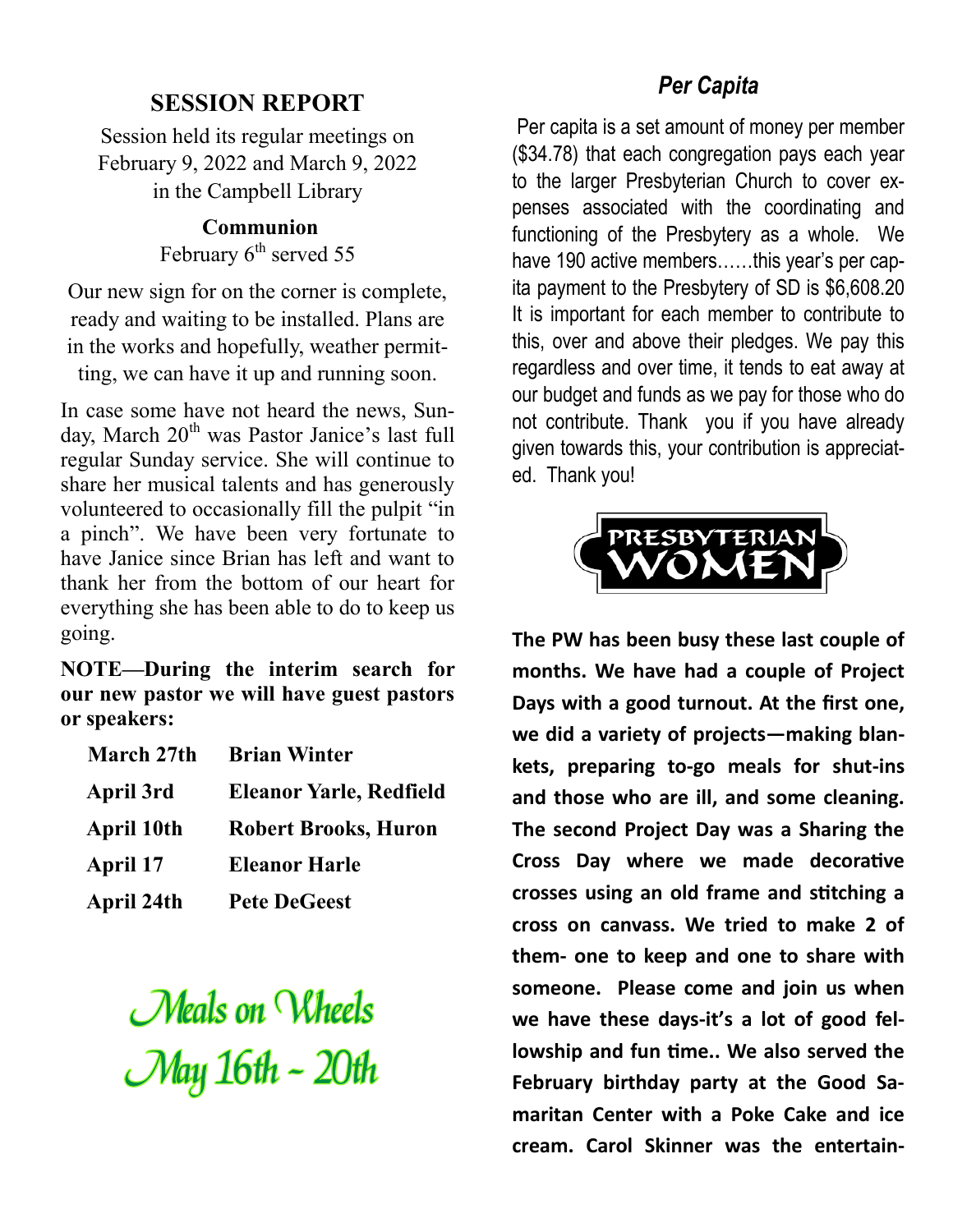**ment with her talented whistling. We still serve at Funerals when needed. Women's Bible Study Fellowship still meets every third Wednesday in the Church Basement another good way to serve and study Christ.** 

**-Submitted by Charlene Beckett, Chairman**

### Sanctuary Choir Report

Our choir sings during worship each Sunday and for special services like Ash Wednesday. This winter, we started meeting at 6:00 but went back to practicing at 7: 00 after Daylight Savings time started. We welcomed two new singers this winter –Tanner DeHaai and Laura Evans. They are a definite asset to our group. Anyone else who would like to join us is more than welcome (we need all the members we can get). We enjoy our fellowship together and contributing to the Church worship.

### **CHRISTIAN EDUCATION**

#### **Christian Education**

"For by Grace are ye saved through faith; and that not of yourselves. It is the gift of God." Ephesians 2:8

Submitted by *Stephanie Edwards*

#### **Spring Schedule**

- April 10 Palm Sunday (fish banks due). **Kids Sing**. Sunday school students meet in the fellow ship hall before church to march into church with palm branches.
- April 14 Maundy Thursday Service
- May 11 **Last day for the Wednesday night class**
- May 15 We will honor our Christian Education Leaders and our High School Graduates during church.

**Last day of Sunday School**

### **2022 High School Graduates:**

**Jaden Anderberg Aubrey DeHaai Owen Fritzsche Alana Howard Davon Rombough**



On May 15th we will be honoring the graduates during church with a small reception to follow. Come join in the fellowship and wish them good luck!

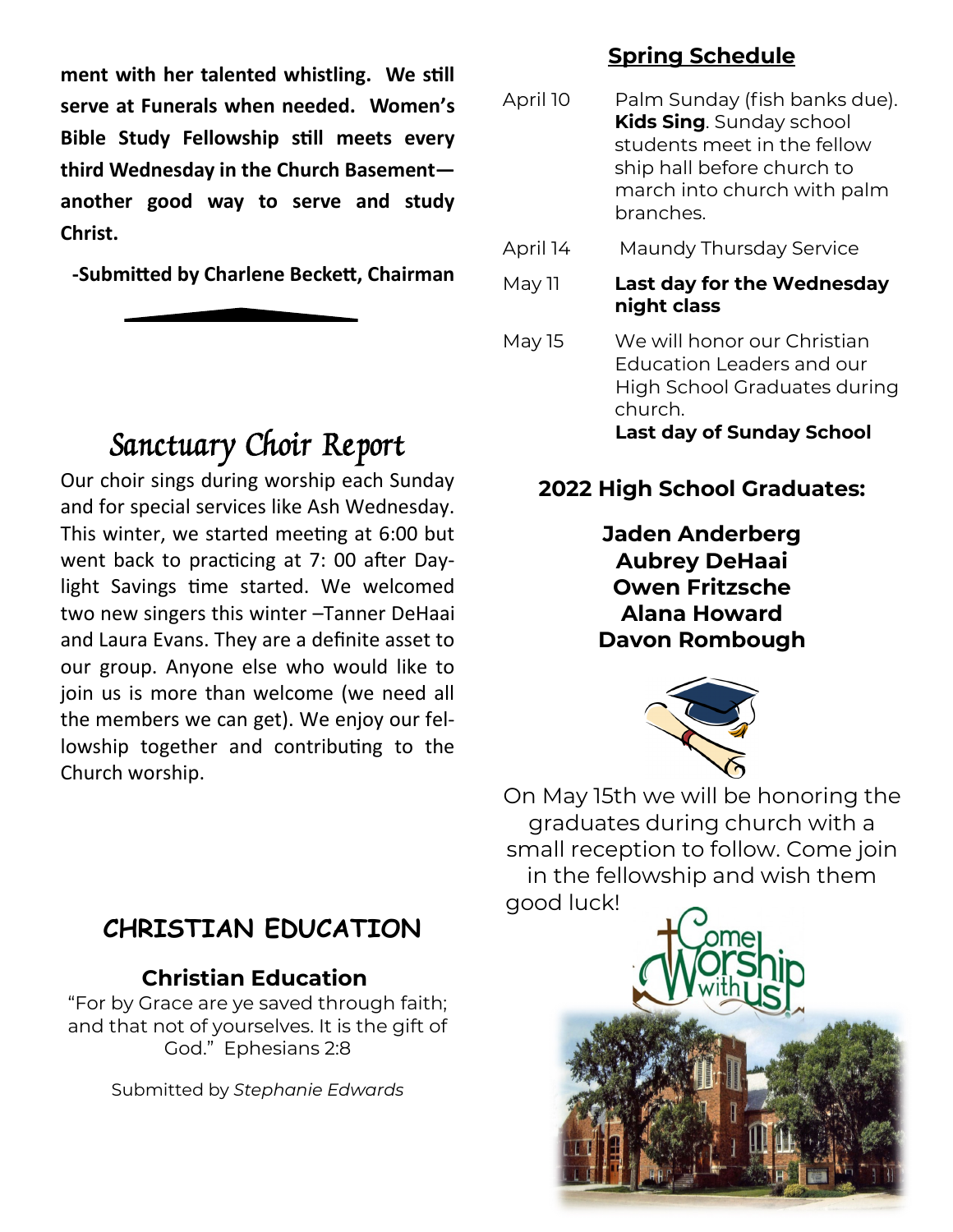

## **Sunday School Greeter and Usher List 2022**

### **Greeters Ushers**

- **Mar. 27** Ava and Nicholas Johnson Alexis & Brooks Johnson
- **April 3** Brecken & Kaihlyn Anderberg Shaylee & Jaden Anderberg
- **April 10** Blake and Grace Hofer Eric & Ian Speck
- **April 17** Jordyn & Jake Pugh Heather Resel, Jayce Pugh
- April 24 Lawson & Ollie Wagner Ben Wangsness, Landon Wagner
- **May 1** Hadlee & Harper Duxbury Cody & Carter Fanning
- **May 8** Nora Droz, Fox Palmer **Haistyn & Haylie Huss**

#### *If you cannot be here on your designated Sunday, please trade with someone or find a replacement. Please let Patty or Stephanie know of the change.*